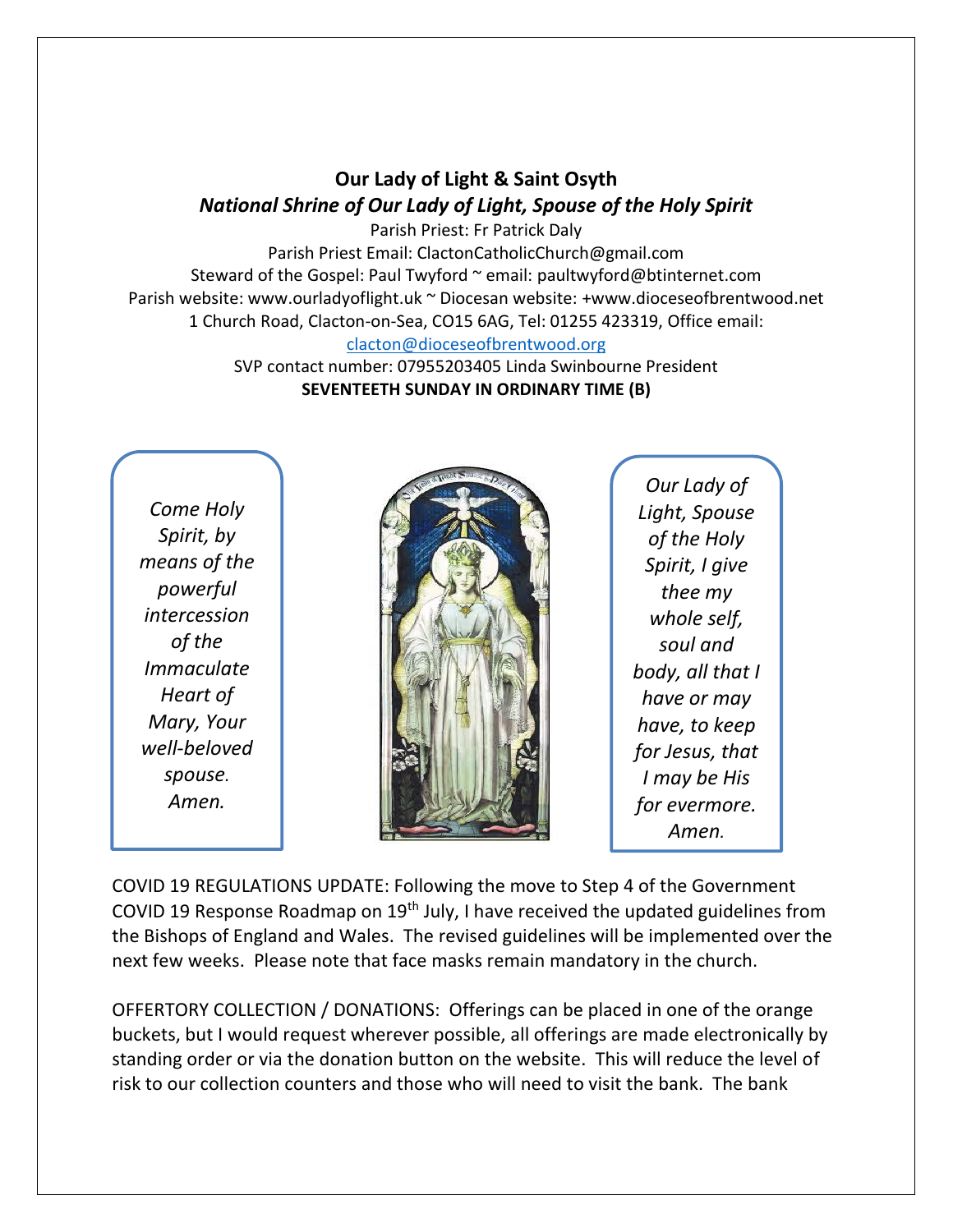details are: **Bank Title: Catholic Church Clacton-on-Sea, Sort Code 401322, Account Number: 41020463.** Members of the gift-aid scheme should quote their name and gift aid number in the Reference. Funds received last week:

Electronic Offerings £435.00 of which £272.00 was gift aided.

Collection Offerings £383.52 of which £115.00 was gift aided.

Bishop's Visitation £274.37 of which £20.00 was gift aided.

Thank you for your generosity, for Gift Aiding your offerings, and for your support of the Parish. Fr Patrick.

## JOHN 6:1-5

In the Gospel from John, we once again have the feeding of many through a miracle. There is a large crowd of 5000 men and their families, who needed nourishment and refreshment. There is a small boy with just 5 barley loaves and 2 fish. The disciples question what is the good of such a small amount of food for so many? Jesus told the disciples to 'make the people sit down'. Jesus took the loaves, gave thanks and gave them out to all who were sitting ready; he then did the same with the fish, giving them as much as they wanted to eat. 12 hampers were filled with the scraps left over from the meal of 5 barley loaves and 2 fish. The people referred to the prophet who had come into the world. They failed to appreciate that someone far greater than a prophet stood before them.

Jesus would shortly share another meal with His disciples on the Thursday evening before His crucifixion. At this meal, He would take bread and giving thanks, would break it and give it to His disciples. At this meal, He would take a chalice of wine, and once more He would give thanks and give it to His disciples. This meal we call the Eucharist, which means 'giving thanks.' This meal represents a far greater miracle than the simple multiplication of food. During the Eucharistic Prayer, the bread and wine are transformed, through the action of the Holy Spirit and the words of Our Lord Jesus Christ spoken by the Priest, into the Body and Blood of Our Lord Jesus Christ. At this meal, we call the Mass; Jesus comes to us not to feed our bodies but to feed our souls. Every time we receive Holy Communion, we are changed by the presence of God. We are incrementally changed into the people that God wishes us to become in this life in order that we may spend eternity in God's presence in the next. In the words of Saint Pope Pius X, there is no surer way of getting to heaven than the regular reception of Holy Communion.

SECOND COLLECTION: There will be a second collection this weekend for 'Peter's Pence'. Peter's Pence is the name given to the financial support offered by the faithful to the Holy Father as a sign of their sharing in the concern of the Successor of Peter for the many different needs of the Universal Church and for the relief of those most in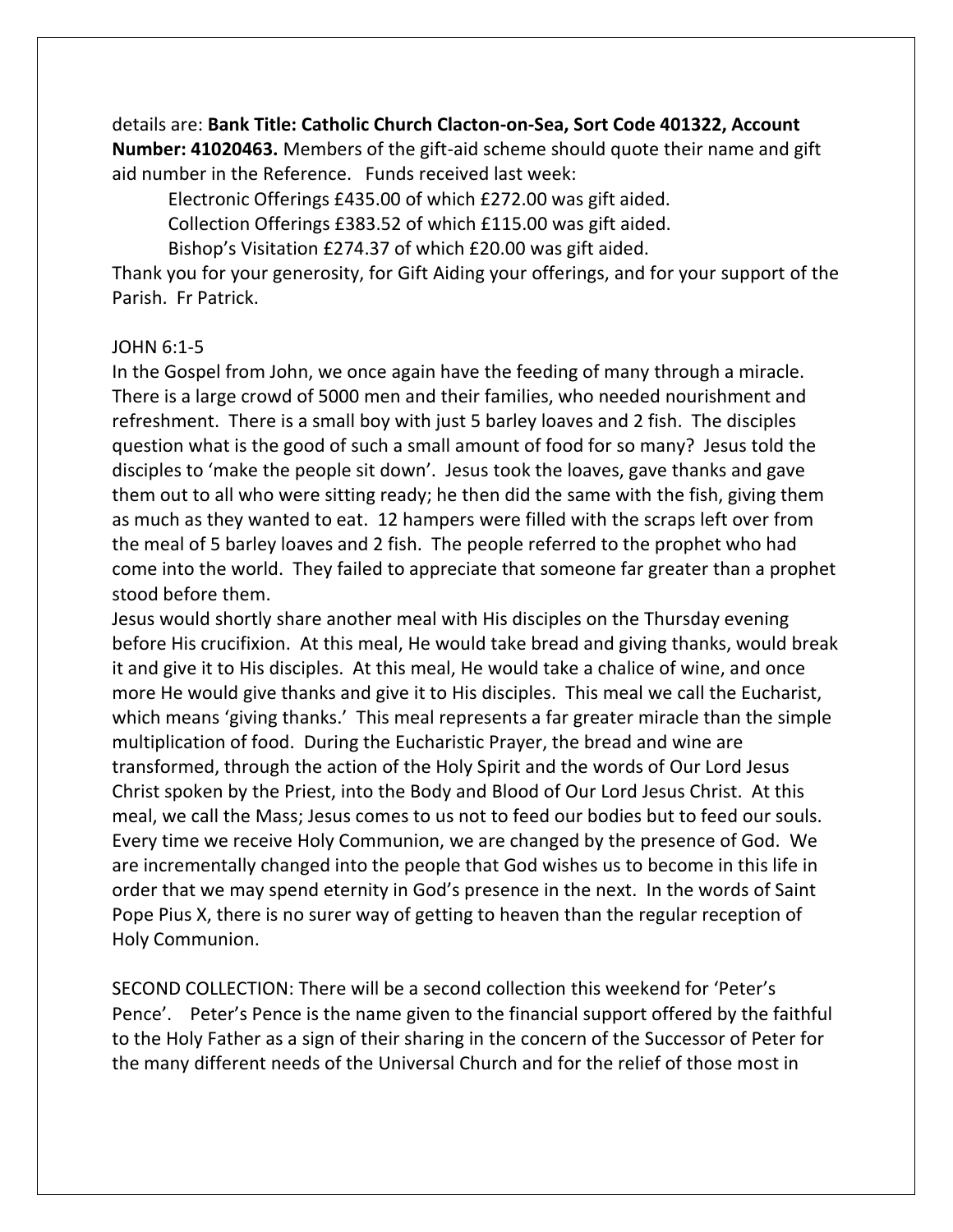need. You can put the money in one of the black buckets, pay on the Donation Button on the website, or pay directly on-line quoting 'Peter'.

BISHOP'S VISITATION 27<sup>TH</sup> July: A big thank you for all who have helped prepare for the day including: servers, sacristans, church cleaners, catering, cakes, flower arrangers, hall management team, gardeners, choir, and church stewards. Fr Patrick.

## ST HELENA HOSPICE WILLS MONTH IN SEPTEMBER

Free will service for a donation to the hospice with local participating solicitors. Appointments can be booked via [www.sthelena.org.uk/willsmonth2021.](http://www.sthelena.org.uk/willsmonth2021)

REVIEWING YOUR WILL: Do not forget Our Lady of Light. You can give to the parish using the following wording in your will: 'I give, free of all taxes, the sum of £…… to the trustee of the Brentwood Roman Catholic Diocesan Trust (charity no 234092), for the general charitable purposes of the Diocesan of Brentwood with the request, but without imposing any trust, that the same should be used for gift to Our Lady of Light and St Osyth Parish, Clacton on Sea, and I declare that the receipt of a proper officer of the Brentwood Diocese shall be a good and sufficient discharge of my executors'. Any sum given in this way is exempt from Inheritance Taxes.

| Saturday 24 <sup>th</sup> July. | 9.30 am.               | MASS: Joe Byrne RIP.          |
|---------------------------------|------------------------|-------------------------------|
|                                 |                        | May, Noel, Theresa &          |
|                                 |                        | Pauline.                      |
| Saturday 24 <sup>th</sup> July. | 11.00 am to 12.00 am.  | <b>SACRAMENT OF</b>           |
|                                 |                        | <b>RECONCILIATION:</b>        |
|                                 |                        | Confessions will be heard in  |
|                                 |                        | the Sacristy. Please tell the |
|                                 |                        | Steward that you wish to go   |
|                                 |                        | to confession.                |
| Saturday 24 <sup>th</sup> July  | 12.00 pm.              | THE HOLY ROSARY               |
| Saturday 24 <sup>th</sup> July. | 11.00 am to 1.00 pm.   | Church is open for private    |
|                                 |                        | prayer with Exposition of the |
|                                 |                        | <b>Blessed Sacrament.</b>     |
| Saturday 24th July.             | $6.00 \,\mathrm{pm}$ . | <b>MASS: Cathleen Byrne</b>   |
| Vigil of the Seventeenth        |                        | Intentions.                   |
| Sunday in Ordinary Time. (B)    |                        | McCann Family.                |
| Sunday 25 <sup>th</sup> July.   | 8.30 am.               | <b>MASS: David Bewers</b>     |
| The Seventeenth Sunday in       |                        | Intention.                    |
| Ordinary Time. (B)              |                        | Parish.                       |

## **THIS WEEK'S SERVICES.**